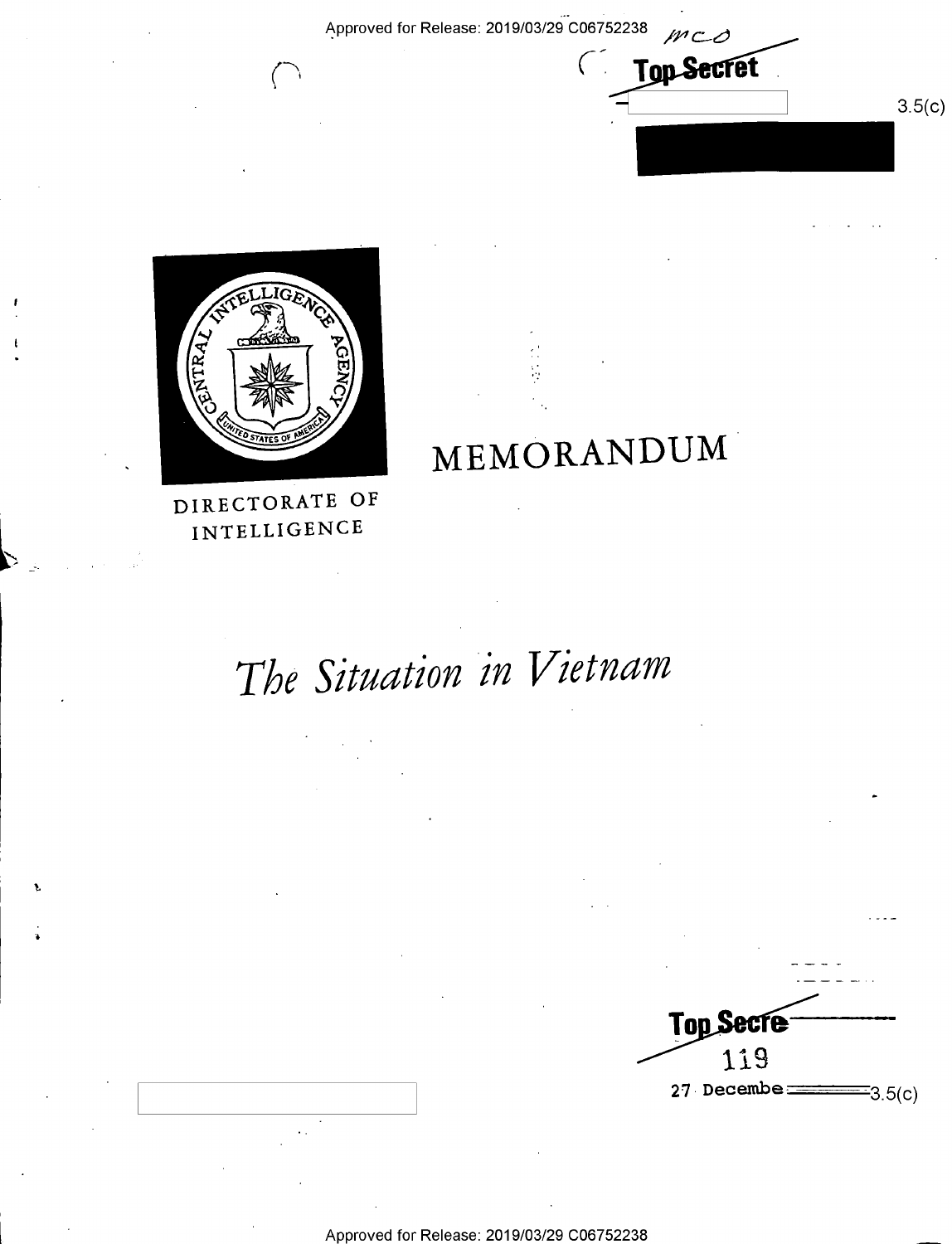Approved for Release: 2019/03/29 C06752238 \_

 $3.5(c)$ <del>TOP 8FCRT</del>

Information as of 1600 27 December 1967  $3.5(c)$ 

#### HIGHLIGHTS

The first major ground action after the Christmas cease—fire occurred north of Quang Tri city. South Vietnamese Army units engaged units of North Vietnam's 5th Regiment.

I. The Military Situation in South Vietnam: South Vietnamese Army forces reported killing over 200 Communist troops in a battle near Quang Tri city on 26 December (Paras. l-3). There are indications that additional enemy forces may bemoving from the central highlands south to III<br>Corps (Paras. 4-7). The Weekly Review of South Vietnam Battle Statistics (Para. 8). (Charts)

II. Political Developments in South Vietnam: Senator Nguyen Van Ngai has reportedly drafted a political parties law for presentation to the Na-<br>tional Assembly (Paras. 1-2). Acting Foreign Minister Lam believes Saigon will be under pres-<br>sure to close the Mekong River because of South Vietnam's problems with Cambodia (Paras. 3-5).

III. North Vietnamese Military Develgpments: in truck traffic in southern North Vietnam during the Christmas cease-fire (Paras. 1-3).

IV. Other Communist Military Developments: There is nothing of significance to report.

V. Communist Political Developments: There is nothing of significance to report.

 $\frac{1}{\sqrt{1-\text{sec(1)}}}$  .  $\frac{3.5(c)}{c}$ 

Approved for Release: 2019/03/29 C06752238

3.3(h)(2)

 $3.5(c)$ 

 $3.5(c)$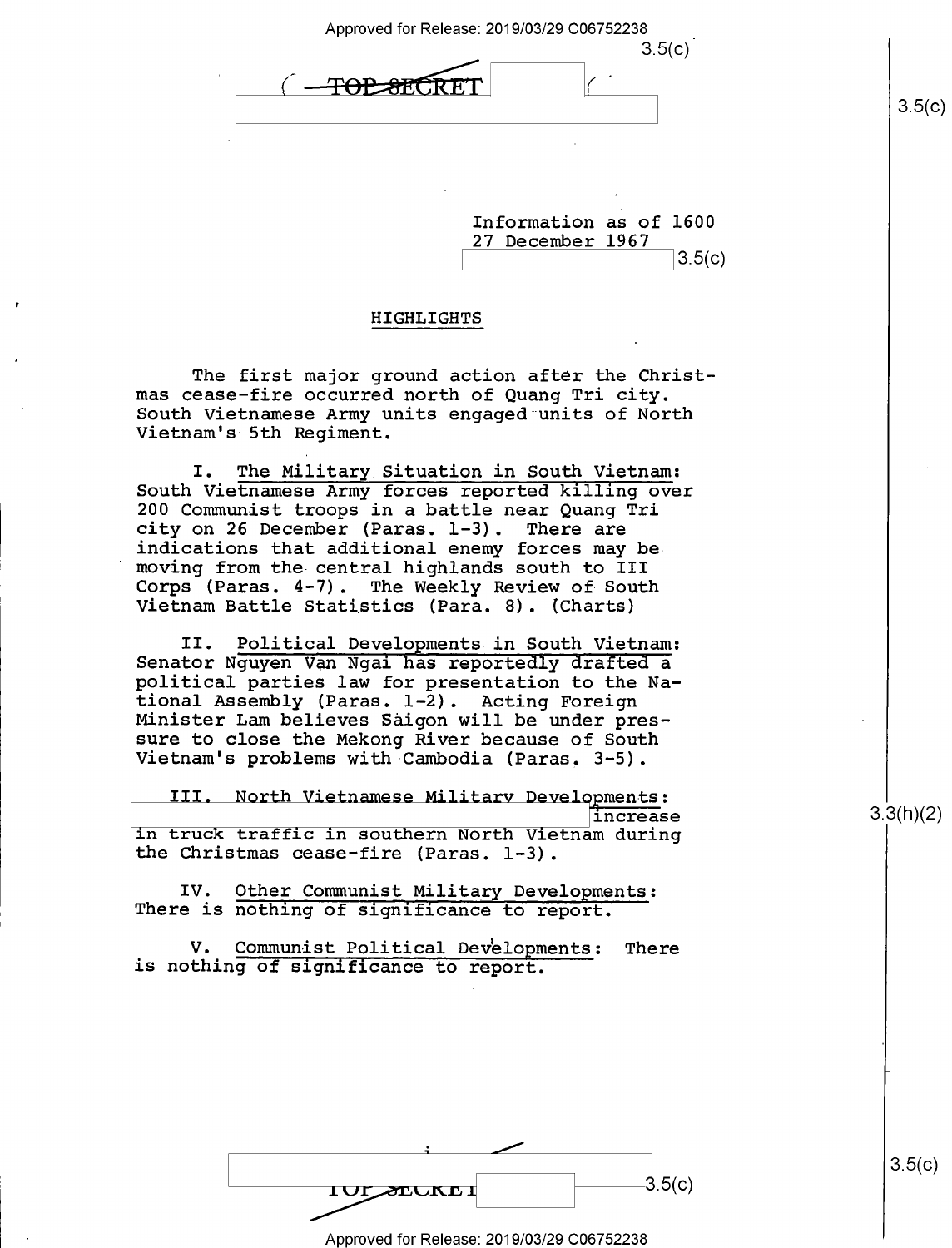| Approved for Release: 2019/03/29 C06752238<br>3.5(c)<br>TOP SECRET                                                                                                                                                                                                                                                                                                               |           | 3.5(c)    |
|----------------------------------------------------------------------------------------------------------------------------------------------------------------------------------------------------------------------------------------------------------------------------------------------------------------------------------------------------------------------------------|-----------|-----------|
| THE MILITARY SITUATION IN SOUTH VIETNAM<br>I.                                                                                                                                                                                                                                                                                                                                    |           |           |
| 1. South Vietnamese Army forces reported that<br>they killed more than 200 Communist troops on 26<br>December some nine miles northeast of Quang Tri<br>city, the northernmost province's capital. This<br>was the first major ground engagement after the<br>Christmas truce.<br>2. The government infantrymen, supported by<br>tanks and helicopter gunships, also captured 42 |           |           |
| enemy weapons. They described their losses as<br>"light." The enemy unit was identified as the<br>416th Battalion of the North Vietnamese 5th<br>Regiment.<br>3. In the central highlands an enemy force<br>overran a hamlet on the outskirts of Kontum city<br>early on 27 December and killed 12 South Viet-                                                                   |           |           |
| namese civilians and wounded 26.<br>Possible Enemy Reinforcements Moving to III Corps<br>North Vietnamese forces are moving from the central<br>highlands southward to the III Corps area.                                                                                                                                                                                       | 3.3(h)(2) |           |
|                                                                                                                                                                                                                                                                                                                                                                                  |           | 3.3(h)(2) |
|                                                                                                                                                                                                                                                                                                                                                                                  |           |           |
|                                                                                                                                                                                                                                                                                                                                                                                  |           |           |
| 27 December 1967                                                                                                                                                                                                                                                                                                                                                                 |           |           |
| $I - 1$<br>3.5(c)                                                                                                                                                                                                                                                                                                                                                                |           | 3.5(c)    |

 $\overline{\phantom{a}}$ 

 $\frac{1}{4}$ 

| ⊶יי<br>TOP SECRET                          | 3.5(c) | հ |
|--------------------------------------------|--------|---|
| Approved for Release: 2019/03/29 C06752238 |        |   |
|                                            |        |   |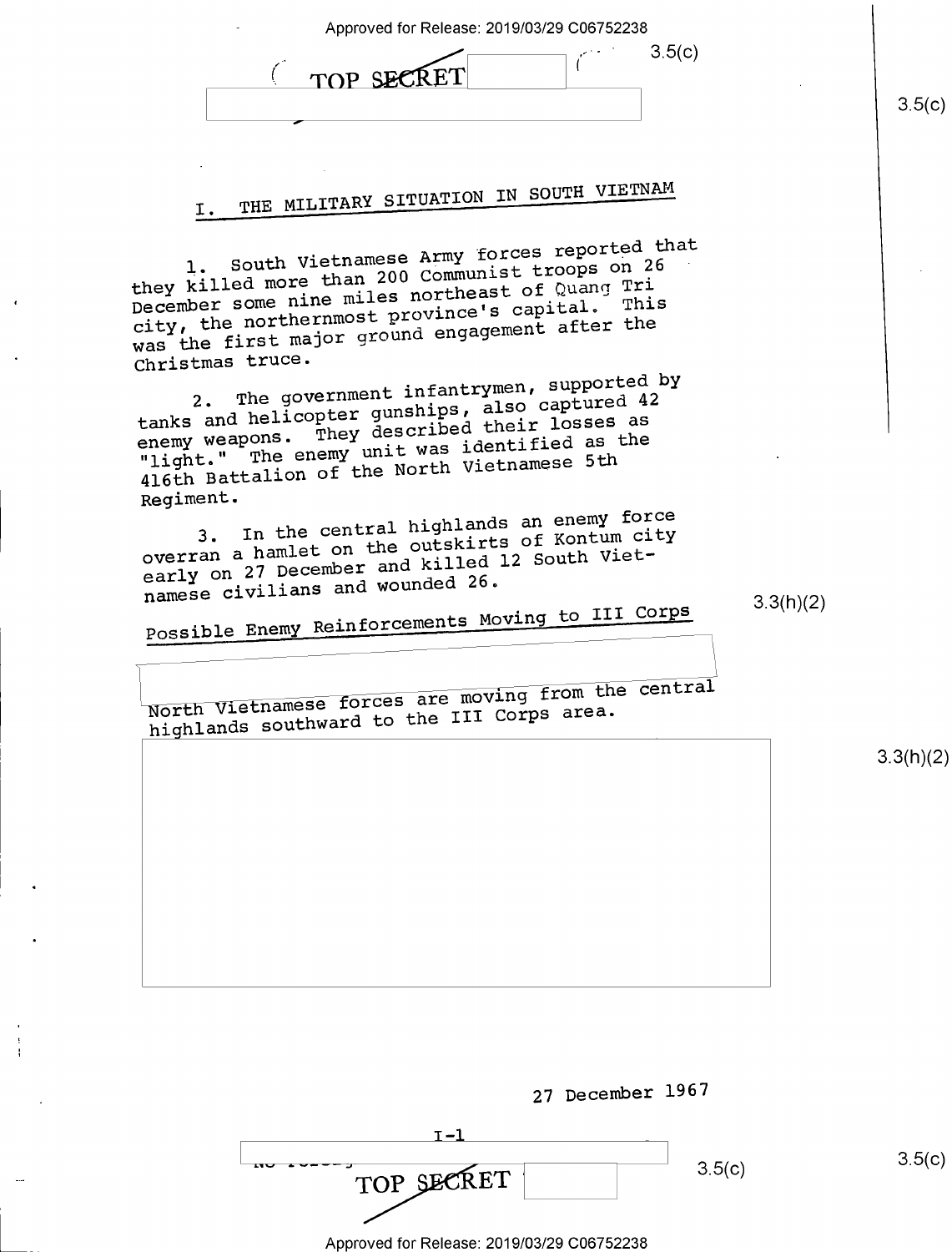

# Weekly Review of South Vietnam Battle Statistics

8. The week of 17-23 December compared with the week of l0-16 December:

## I. Casualties

|                      | VC/NVA                 |             | US                          |                  |
|----------------------|------------------------|-------------|-----------------------------|------------------|
|                      | $\overline{10-16}$ Dec | $17-23$ Dec | $10-16$ Dec                 | $17-23$ Dec      |
| Killed<br>Wounded    | 1,685                  | 1,523       | 187<br>932                  | 166<br>1,627     |
| Missing/<br>Captured |                        |             |                             |                  |
|                      |                        |             |                             |                  |
| <b>TOTALS</b>        | 1,685                  | 1,523       | 1,119                       | 1,793            |
|                      |                        | <b>GVN</b>  | <b>WORLD</b><br><b>FREE</b> |                  |
|                      | $\overline{10-16}$ Dec | $17-23$ Dec | $10-16$ Dec                 | $17 - 23$<br>Dec |
| Killed<br>Wounded    | 278<br>641             | 234<br>629  | 13<br>18                    | 20<br>34         |
| Missing/<br>Captured | 179                    | 26          |                             |                  |
|                      |                        |             |                             |                  |
| TOTALS               | 1,098                  | 889         | 31                          | 54               |
|                      |                        | $I-2$       | December 1967<br>27         |                  |
|                      |                        | TOP SECRET  |                             | 3.5(c)           |

 $3.5(c)$ 

Approved for Release: 2019/03/29 C06752238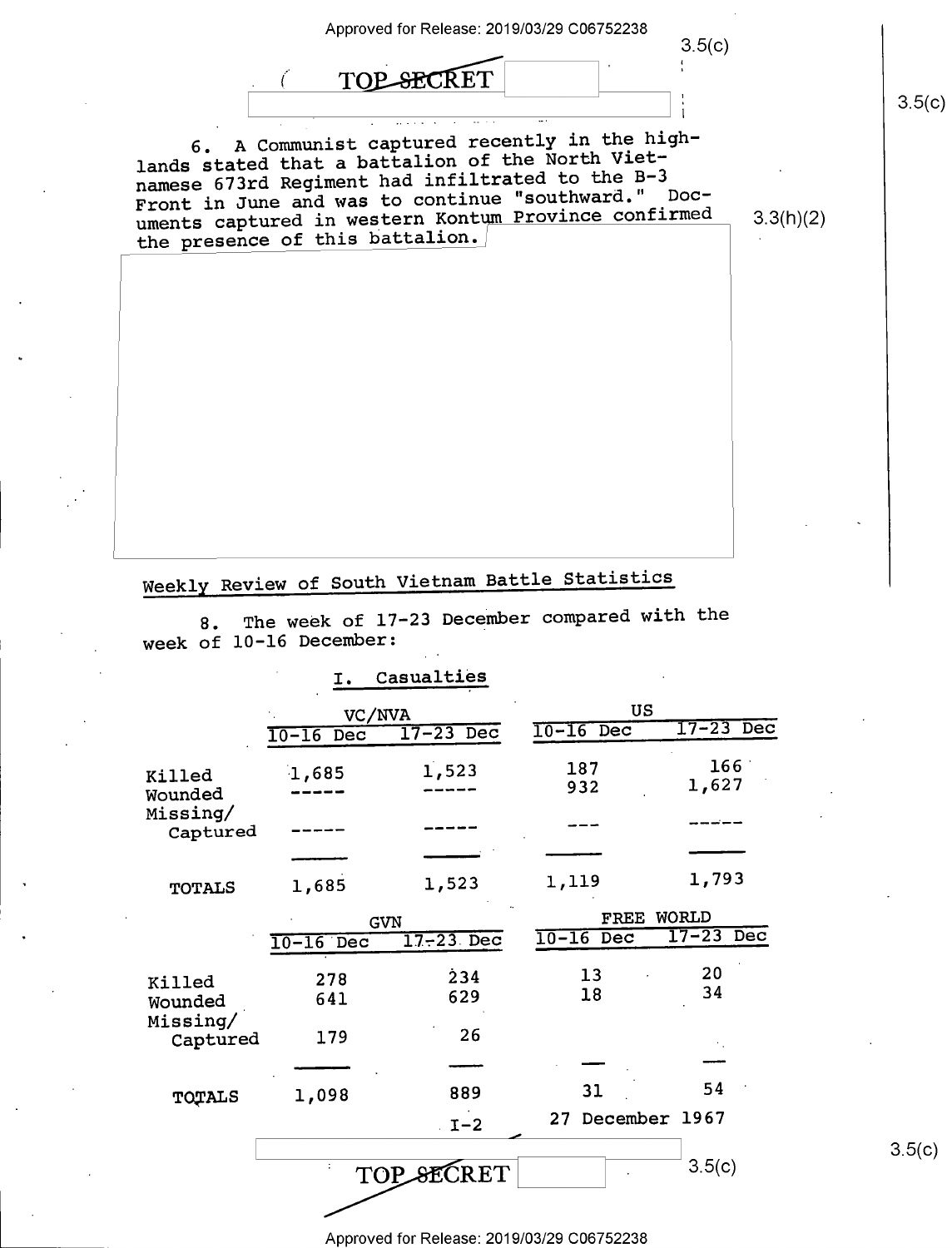$3.5(c)$ 

 $3.5(c)$ 

# II. Viet Cong Incidents

TOP SECRET

 $\overline{(\ }$ 

|                                                                                                                         | $10-16$ Dec                  | $17-23$ Dec                                |
|-------------------------------------------------------------------------------------------------------------------------|------------------------------|--------------------------------------------|
| Attacks<br>Battalion or Larger 0<br>Small Unit. 56<br>Harassment<br>Terrorism<br>Sabotage<br>Propaganda<br>Antiaircraft | 56<br>233<br>32<br>26<br>195 | 51<br>49<br>358<br>$-37$<br>56<br>5<br>105 |
| <b>TOTALS</b>                                                                                                           | 549                          | 612                                        |

## III. Weapons Captured

|               | <b>VC/NVA</b>    |                  |                  | GVN         |
|---------------|------------------|------------------|------------------|-------------|
|               | $10 - 16$<br>Dec | $17 - 23$<br>Dec | $10 - 16$<br>Dec | $17-23$ Dec |
| Individual    | 415              | Not              | 269              | 137         |
| Crew-Served   | 58               | Reported         | 5                | 8           |
|               |                  |                  |                  |             |
| <b>TOTALS</b> | 473              |                  | 274              | 145         |



 $3.5(c)$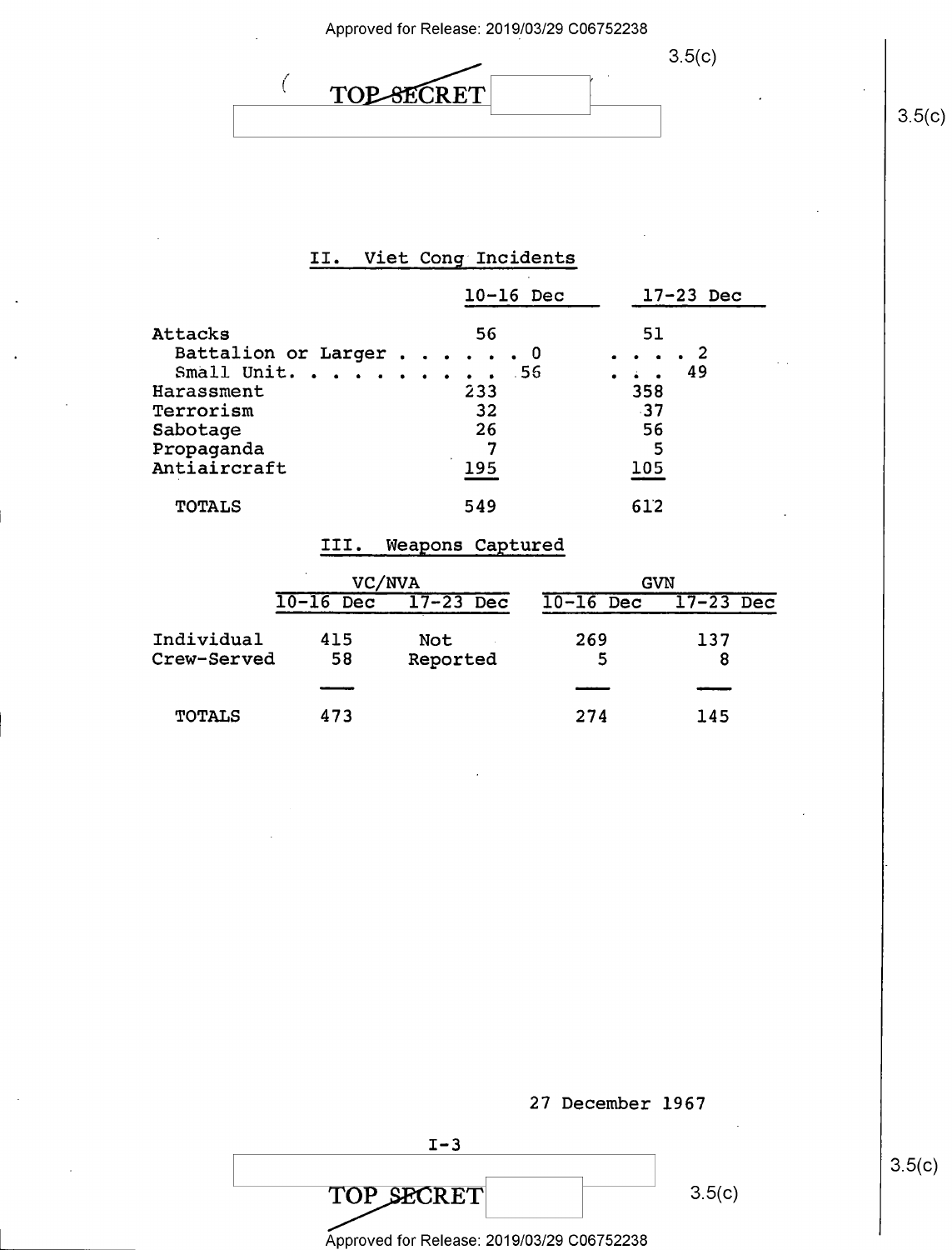

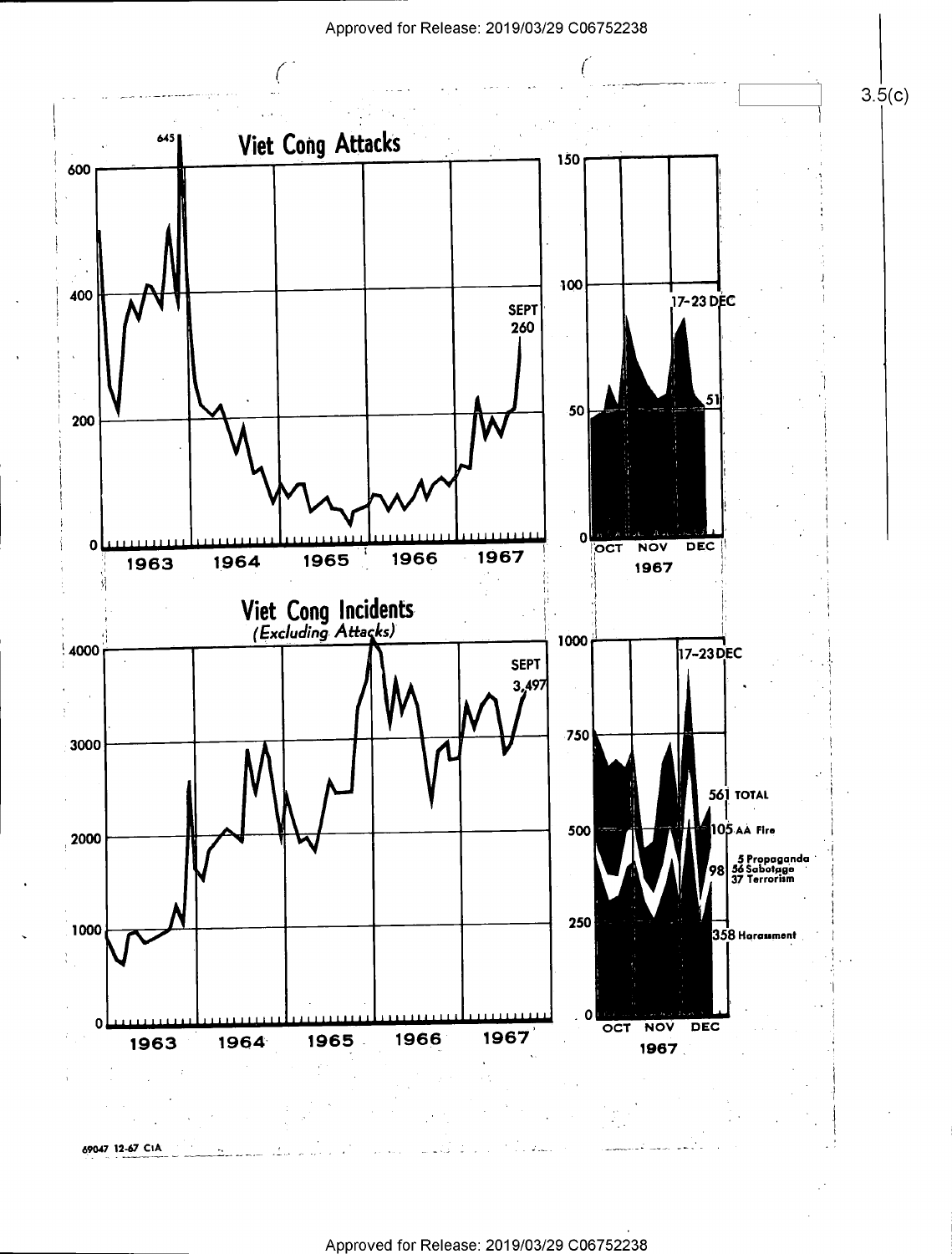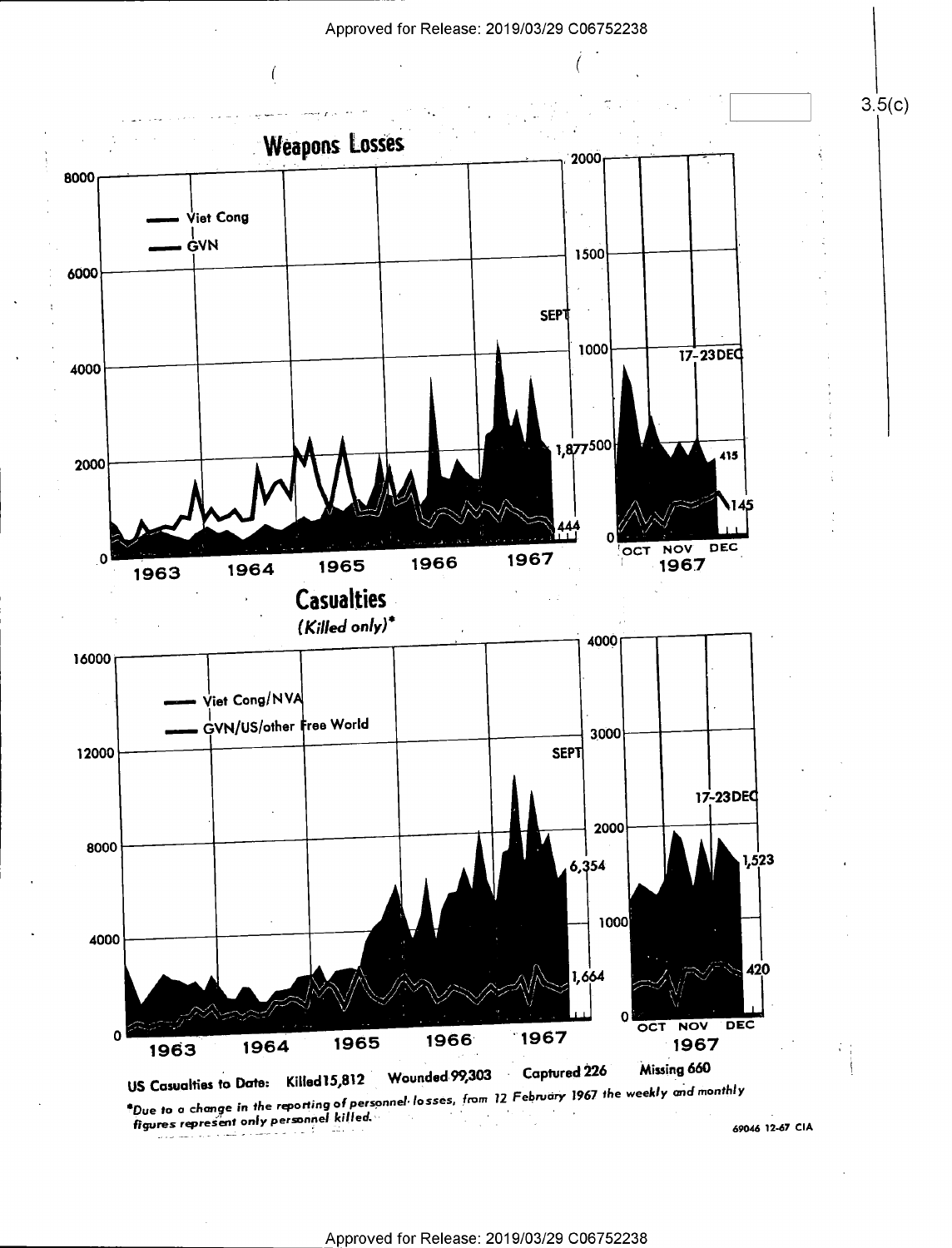| Approved for Release: 2019/03/29 C06752238 |  |
|--------------------------------------------|--|
| 3.5(c)<br>TOP SECRET                       |  |

### II. POLITICAL DEVELOPMENTS IN SOUTH VIETNAM

l. Senator Nguyen Van Ngai intends to circulate a draft of a proposed law dealing with the creation of political parties] Ngai reportedly believes that the National Assembly would take at least two months to draft such legislation, and is taking the initiative himself by presenting the assembly with a draft from which it can work. He will circulate his draft on 29 December and will also give copies to the press.

2. Ngai's draft reportedly includes provisions which would facilitate the development of a two—party system and eliminate clandestine and regional'parties. Political groups would be required to establish publicly identified provincial committees in at least ten provinces before qualifying as legal parties. Ngai claims that President Thieu urged him several weeks ago to help him draft a political parties law, but Ngai has not consulted with Thieu on his current draft. Although Ngai expects opposition from several quarters to certain provisions of his proposed law, he is reportedly confident that it will be approved essentially as written.

#### South Vietnamese - Cambodian Relations

3.3(h)(2)

3. Acting Foreign Minister Pham Dang Lam recently discussed with an embassy officer the contents of Cambodia's reply of 26 December to the note of 4 December from the United States on problems along the Cambodian — South Vietnamese border. Lam expressed concern that the South Vietnamese Government will be under pressure to take a public position when Phnom Penh's reply is released. Pressures would come, he believed, not only from the South Vietnamese Senate, which has addressed a letter to the government asking for an explanation of its attitude toward Cambodia, but also<br>from the South Vietnamese press and the public for an explanation of measures their government intends to<br>take with respect to Cambodia.

4. Lam felt that the government would have to take into consideration public resentment about past Cambodian provocations. Hinting at a possible closure

| $\cdot$ .  | 27 December 1967 |
|------------|------------------|
| $TI-1$     |                  |
|            |                  |
| TOP-SECRET | 3.5(c)           |

 $3.5(c)$ 

3.3(h)(2)

 $3.5(c)$ 

3.3(h)(2)

#### \_\_ 7 Approved for Release: 2019/03/29 C06752238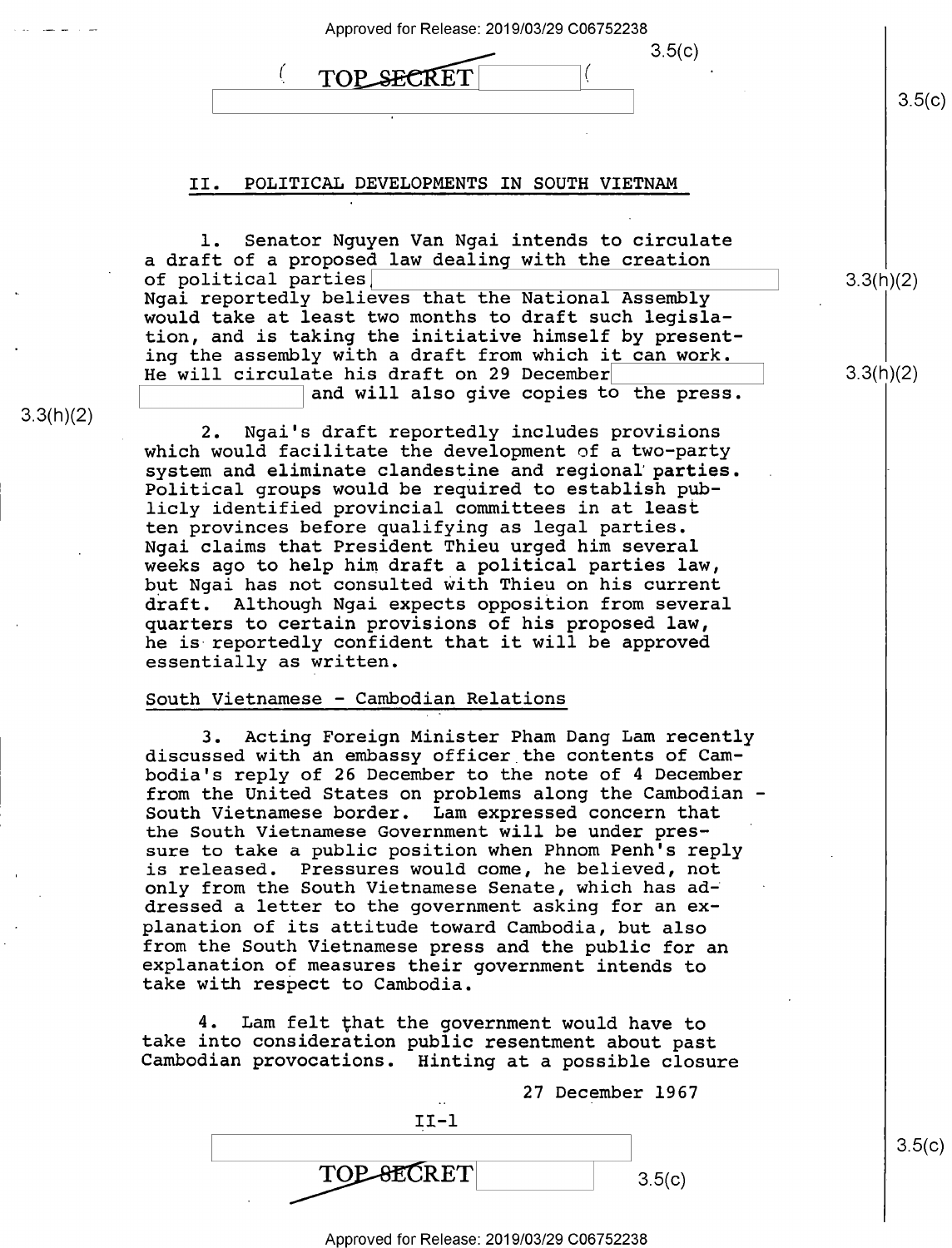~ TOP-SECRET , which is a set of the set of the set of the set of the set of the set of the set of the set of the set of the set of the set of the set of the set of the set of the set of the set of the set of the set of the set of the

of the Mekong River, he said that the Mekong River Convention of 1954 would have to be re-examined in the light of present developments. Lam anticipated that most Vietnamese would probably support action to bloc shipping up the Mekong to Cambodia.

5. The embassy believes pressures will probably mount not only to close the Mekong but also possibly to enact a forceful policy of "hot pursuit" for South Vietnamese forces. The time when the government might have been prepared to make some conciliatory gesture toward Cambodia as a step toward restoring normal relations has apparently passed. Foreign Minister Tran Van Do's statement of 26 December in Paris suggests that the government is giving serious thought to "hot pursuit." The whole Cambodian question will be aired at the monthly cabinet meeting scheduled for 28 December.

![](_page_8_Figure_4.jpeg)

 $3.5(c)$ 

Approved for Release: 2019/03/29 C06752238

 $3.5(c)$ 

 $3.5(c)$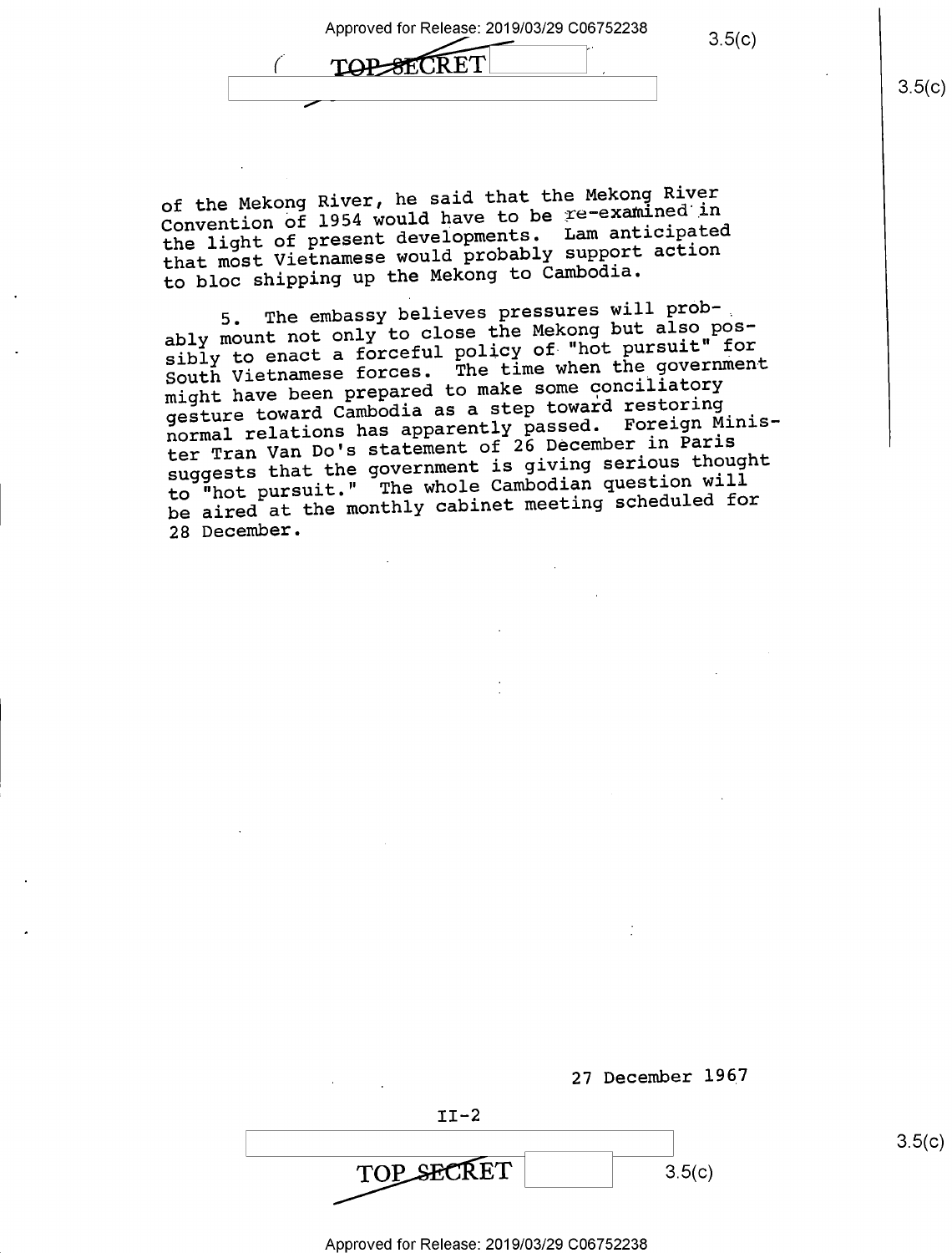| .5(c) |
|-------|
|       |

# III. NORTH VIETNAMESE MILITARY DEVELOPMENTS

 $1. \begin{pmatrix} 1 & 1 & 1 \end{pmatrix}$ crease in truck traffic in southern North Vietnam<br>crease in truck traffic in southern It is not possibl during the Christmas however, to estimate the quantity of goods moved south on the basis of this evidence. during the Christmas cease-fire. It is not possible,

2. In the week ending 25 December, a special<br>t was made to observe truck traffic in southern effort was made to observe truck trailic in Soden<br>North Vietnam. About 900 trucks were observed on North Vietnam. routes south of Thanh Hoa and north and south of Quang Khe, In the week ending 25 December, a special routes south only about 84 trucks observed the previous<br>compared with only about 84 trucks observed the previous week under normal cond week dhaci heemaan.<br>Christmas cease-fire, about half the 900 trucks were observed moving even farther south toward the Demiliditions. During and just after the tarized Zone. Large concentrations of trucks were near Vinh and in the Quang Khe area. Photography of <sup>25</sup> December showed a large number of trucks hear gading<br>Khe unloading their cargoes for further shipment south Khe unloading their cargoes for further shipment boat.<br>by water. Considerable traffic was also observed conby water. Considerabl by wattl. Conserve 137 and 15 leading toward the North Vietnam — Laos border December showed a large number of trucks near Quang

3.3(h)(2)

 $3.5(c)$ 

3.3(h)(2)

![](_page_9_Figure_5.jpeg)

III-1/ TOP SECRET 3.5(c)

\_ Approved for Release: 2019/03/29 C06752238